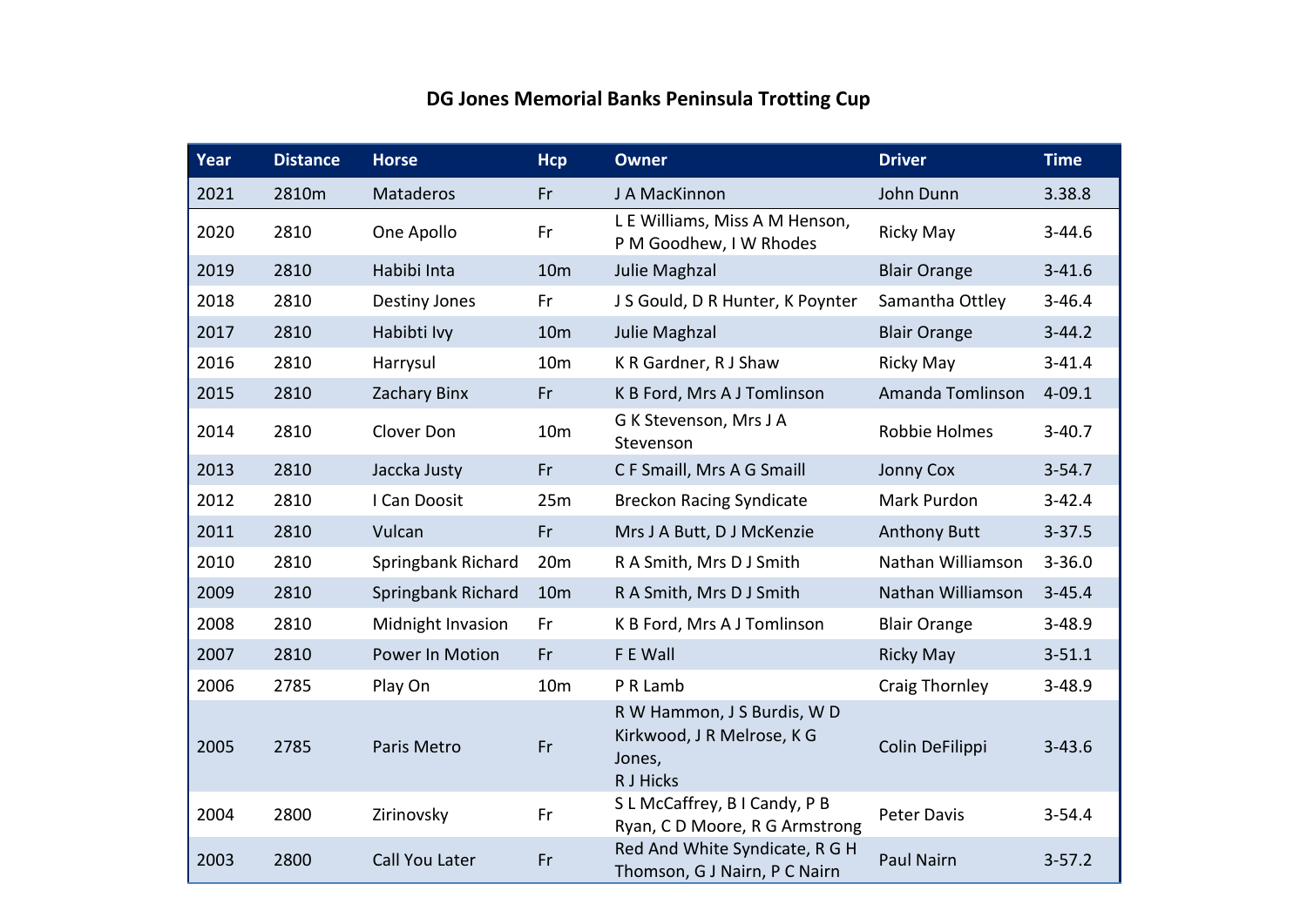| 2002 | 2800 | Call You Later        | Fr              | Red And White Syndicate, R G H<br>Thomson, G J Nairn, P C Nairn  | David Butt                  | $3 - 47.0$ |
|------|------|-----------------------|-----------------|------------------------------------------------------------------|-----------------------------|------------|
| 2001 | 2800 | <b>Major Decision</b> | 10 <sub>m</sub> | JJ Clementson, Mrs R B<br>Clementson                             | Ken Barron                  | $3 - 45.0$ |
| 2000 | 2800 | Lyell Creek           | 30 <sub>m</sub> | A M Butt, G A V Bruton                                           | <b>Anthony Butt</b>         | $3 - 46.3$ |
| 1999 | 2800 | Lyell Creek           | Fr              | <b>GAV Bruton</b>                                                | <b>Anthony Butt</b>         | $3 - 42.2$ |
| 1998 | 2800 | Andrew Eyre           | 10 <sub>m</sub> | M C Bailey                                                       | Mark Jones                  | $3 - 48.2$ |
| 1997 | 2800 | Holdonmyheart         | 30 <sub>m</sub> | Mrs R L McKay, C L McKay                                         | <b>Clark Barron</b>         | $3 - 46.5$ |
| 1996 | 2800 | Chiola Reb            | 30 <sub>m</sub> | K J Pratt, Mrs L W Pratt, T A<br>Craddock                        | Colin DeFilippi             | $3 - 43.7$ |
| 1995 | 2800 | <b>Eastburn Grant</b> | 30 <sub>m</sub> | L A Barnett                                                      | Ken Barron                  | $3 - 49.0$ |
| 1994 | 2800 | Call Me Now           | 20m             | G J Nairn, P C Nairn, Mrs H H<br>Pope,<br>R G H Thomson          | David Butt                  | $3 - 54.1$ |
| 1993 | 2800 | <b>Game Paul</b>      | 35m             | R D Swift, Mrs M D Willmott                                      | Jack Smolenski              | $3 - 46.3$ |
| 1992 | 2800 | <b>Hickory Stick</b>  | 20m             | J D McIlraith, B M McIlraith                                     | <b>Anthony Butt</b>         | $3 - 47.9$ |
| 1991 | 2800 | <b>Guardian Angel</b> | 20m             | P D Hadfield, Mrs J M Hadfield                                   | Mike DeFilippi              | $3 - 43.2$ |
| 1990 | 2800 | Sundon                | 30m             | Sir Roy McKenzie                                                 | Peter Jones                 | $3 - 44.6$ |
| 1989 | 2800 | Joe Junior            | 30 <sub>m</sub> | R G Purvis                                                       | Peter Jones                 | $3 - 45.7$ |
| 1988 | 2800 | Lucky Tesp            | Fr              | T C Mugford, Mrs S R Mugford                                     | <b>Bob Nyhan</b>            | $3 - 46.4$ |
| 1987 | 2800 | Dancing Armbro        | Fr              | G D Garwood, Mrs D M<br>Garwood, L G Garwood, Mrs J<br>L Garwood | Kaylene<br><b>McCormick</b> | $3 - 48.5$ |
| 1986 | 2800 | <b>Game Command</b>   | 30m             | A T Bremner, G T Bremner, D A<br>Peters                          | Ian Cameron                 | $3 - 51.8$ |
| 1985 | 2800 | Wedgewood(1981)       | 10 <sub>m</sub> | M F Holmes, B J Wilks                                            | Reg Stockdale               | $3 - 49.9$ |
| 1984 | 2800 | <b>Game Command</b>   | 20m             | A T Bremner, G T Bremner, D A<br>Peters                          | Ian Cameron                 | $3 - 47.4$ |